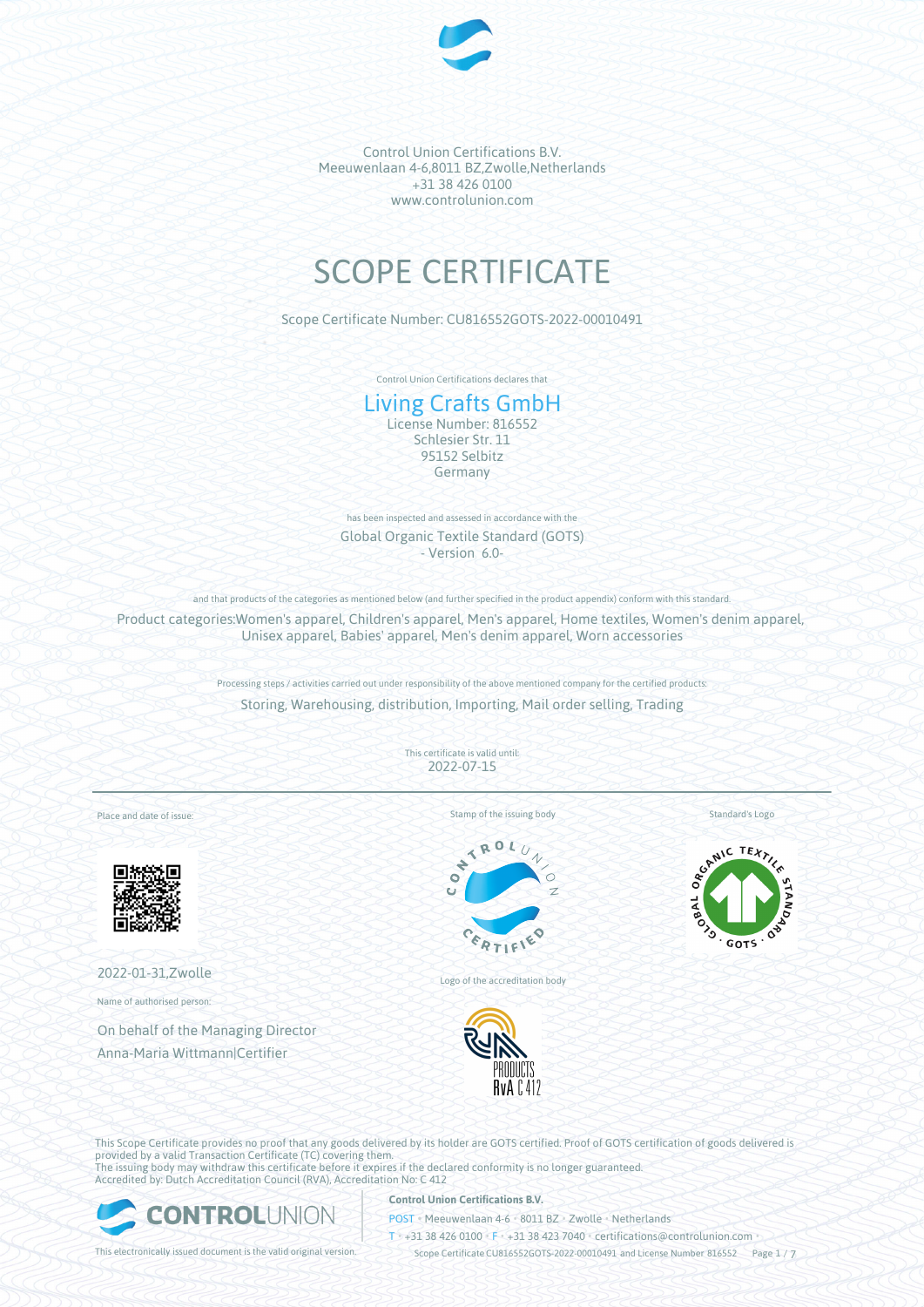

#### **Living Crafts GmbH Global Organic Textile Standard (GOTS)**

# **Products Appendix to Certificate no.CU816552GOTS-2022-00010491**

In specific the certificate covers the following products:

| <b>Product category</b> | <b>Product details</b>                           | <b>Material composition</b>                                                      | Label grade<br>Organic |
|-------------------------|--------------------------------------------------|----------------------------------------------------------------------------------|------------------------|
| Babies' apparel         | Babies' accessories                              | 100.0%Organic Cotton                                                             |                        |
| Babies' apparel         | Babies' clothing                                 | 100.0%Organic Cotton                                                             | Organic                |
| Babies' apparel         | Socks, hosiery                                   | 50.0%Organic Wool<br>50.0%Organic Cotton                                         | Organic                |
| Babies' apparel         | Socks, hosiery                                   | 5.0%Conventional Elastane (Spandex)<br>23.0% Organic Cotton<br>72.0%Organic Wool | Organic                |
| Babies' apparel         | Socks, hosiery                                   | 4.0%Organic Cotton<br>95.0%Organic Wool<br>1.0% Conventional Elastane (Spandex)  | Organic                |
| Babies' apparel         | Socks, hosiery                                   | 97.0%Organic Cotton<br>3.0% Conventional Elastane (Spandex)                      | Organic                |
| Babies' apparel         | Socks, hosiery                                   | 2.0% Conventional Elastane (Spandex)<br>98.0%Organic Cotton                      | Organic                |
| Babies' apparel         | Undergarment, sleepwear, robes                   | 100.0%Organic Cotton                                                             | Organic                |
| Babies' apparel         | Undergarment, sleepwear, robes                   | 30.0%Conventional Silk<br>70.0%Organic Cotton                                    | Made With<br>Organic   |
| Children's apparel      | Socks, hosiery                                   | 98.0%Organic Cotton<br>2.0% Conventional Elastane (Spandex)                      | Organic                |
| Children's apparel      | Undergarment, sleepwear, robes                   | 100.0%Organic Cotton                                                             | Organic                |
| Children's apparel      | Undergarment, sleepwear, robes                   | 5.0% Conventional Elastane (Spandex)<br>95.0% Organic Cotton                     | Organic                |
| Home textiles           | Bags, handbags, totes, pouches                   | 100.0%Organic Cotton                                                             | Organic                |
| Home textiles           | Blankets, bedspreads, quilts                     | 100.0%Organic Cotton                                                             | Organic                |
| Home textiles           | Food contact textiles [coffee filter]            | 100.0%Organic Cotton                                                             | Organic                |
| Home textiles           | Topical products [Make-up remover pads]          | 100.0%Organic Cotton                                                             | Organic                |
| Home textiles           | Towels, kitchen linen, toilet linen              | 100.0%Organic Cotton                                                             | Organic                |
| Home textiles           | Towels, kitchen linen, toilet linen [Aprons]     | 100.0%Organic Cotton                                                             | Organic                |
| Home textiles           | Towels, kitchen linen, toilet linen [Dish cloth] | 100.0%Organic Cotton                                                             | Organic                |
| Men's apparel           | Pants, trousers                                  | 55.0%Organic Flax (Linen)<br>45.0%Organic Cotton                                 | Organic                |
| Men's apparel           | Pants, trousers                                  | 25.0%Organic Flax (Linen)<br>75.0%Organic Cotton                                 | Organic                |
| Men's apparel           | Pants, trousers                                  | 97.0%Organic Cotton<br>3.0% Conventional Elastane (Spandex)                      | Organic                |
| Men's apparel           | Pants, trousers                                  | 98.0% Organic Cotton<br>2.0% Conventional Elastane (Spandex)                     | Organic                |
| Men's apparel           | Shirts, blouses                                  | 55.0% Organic Flax (Linen)<br>45.0%Organic Cotton                                | Organic                |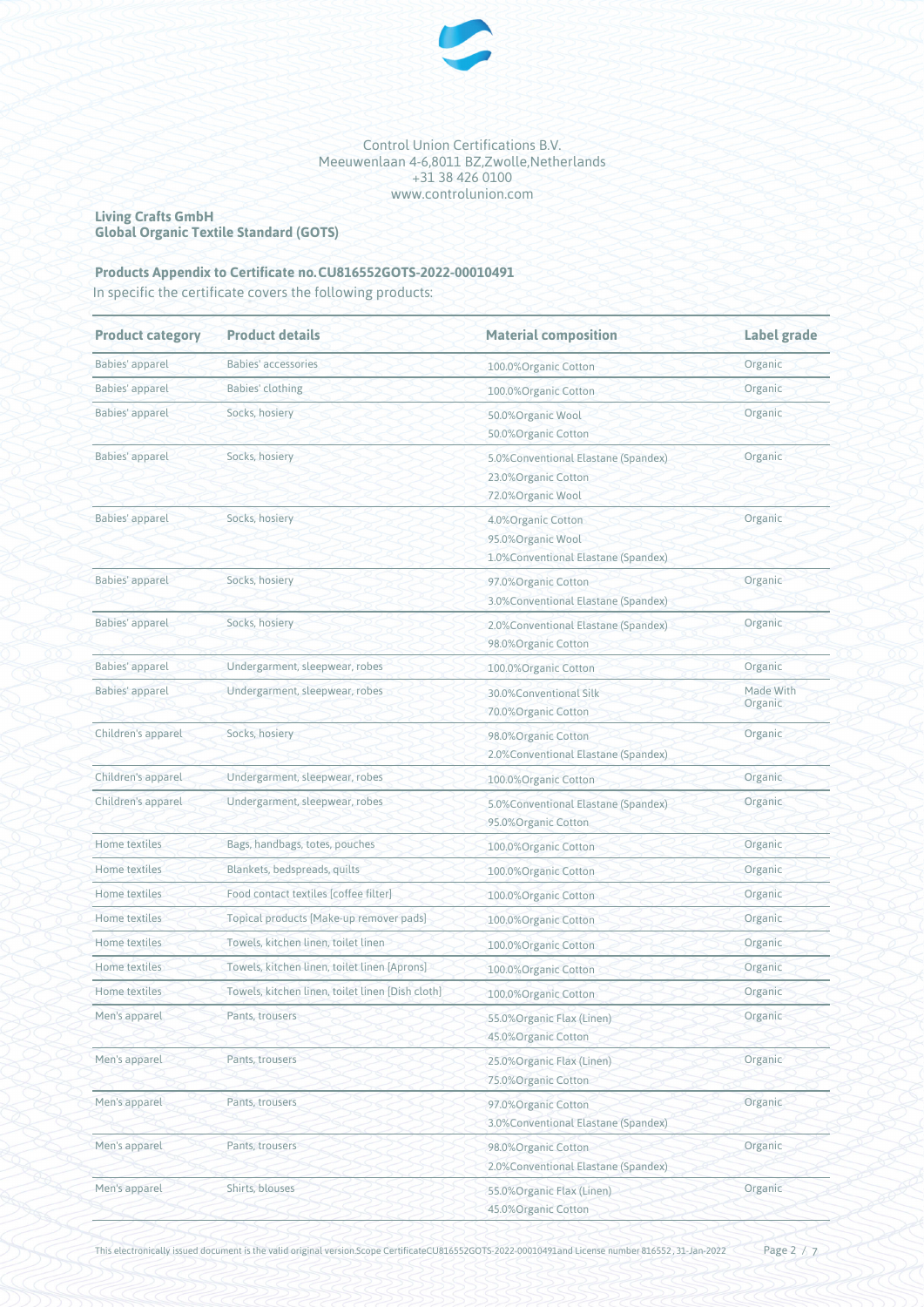

#### **Living Crafts GmbH Global Organic Textile Standard (GOTS)**

| <b>Product category</b> | <b>Product details</b>         | <b>Material composition</b>                                                                                         | Label grade          |
|-------------------------|--------------------------------|---------------------------------------------------------------------------------------------------------------------|----------------------|
| Men's apparel           | Socks, hosiery                 | 2.0%Conventional Elastane (Spandex)<br>17.0%Organic Cotton<br>81.0%Organic Wool                                     | Organic              |
| Men's apparel           | Socks, hosiery                 | 82.0%Organic Cotton<br>16.0%Recycled Pre/Post Consumer Polyamide<br>(Nylon)<br>2.0% Conventional Elastane (Spandex) | Made With<br>Organic |
| Men's apparel           | Socks, hosiery                 | 89.0%Organic Cotton<br>9.0%Recycled Pre/Post Consumer Polyamide<br>(Nylon)<br>2.0% Conventional Elastane (Spandex)  | Made With<br>Organic |
| Men's apparel           | Socks, hosiery                 | 2.0% Conventional Polyamide (Nylon)<br>96.0%Organic Cotton<br>2.0% Conventional Elastane (Spandex)                  | Organic              |
| Men's apparel           | Socks, hosiery                 | 2.0% Conventional Elastane (Spandex)<br>98.0%Organic Cotton                                                         | Organic              |
| Men's apparel           | Suits, suit-pants              | 100.0%Organic Cotton                                                                                                | Organic              |
| Men's apparel           | Sweaters, pullovers, cardigans | 100.0%Organic Wool                                                                                                  | Organic              |
| Men's apparel           | Sweaters, pullovers, cardigans | 55.0% Organic Wool<br>45.0%Organic Cotton                                                                           | Organic              |
| Men's apparel           | Sweaters, pullovers, cardigans | 35.0%Organic Wool<br>65.0% Organic Cotton                                                                           | Organic              |
| Men's apparel           | T-shirts, singlets             | 100.0% Organic Flax (Linen)                                                                                         | Organic              |
| Men's apparel           | T-shirts, singlets             | 30.0%Conventional Hemp<br>70.0%Organic Cotton                                                                       | Made With<br>Organic |
| Men's apparel           | T-shirts, singlets             | 70.0%Organic Wool<br>30.0%Conventional Silk                                                                         | Made With<br>Organic |
| Men's apparel           | Undergarment, sleepwear, robes | 100.0%Organic Cotton                                                                                                | Organic              |
| Men's apparel           | Undergarment, sleepwear, robes | 45.0%Organic Cotton<br>55.0%Organic Wool                                                                            | Organic              |
| Men's apparel           | Undergarment, sleepwear, robes | 5.0% Conventional Elastane (Spandex)<br>95.0%Organic Cotton                                                         | Organic              |
| Men's denim apparel     | Pants, trousers                | 3.0% Conventional Elastane (Spandex)<br>97.0%Organic Cotton                                                         | Organic              |
| Men's denim apparel     | Pants, trousers                | 98.0%Organic Cotton<br>2.0% Conventional Elastane (Spandex)                                                         | Organic              |
| Men's denim apparel     | Pants, trousers                | 99.0%Organic Cotton<br>1.0% Conventional Elastane (Spandex)                                                         | Organic              |
| Unisex apparel          | Hats, caps, head coverings     | 100.0%Organic Cotton                                                                                                | Organic              |
| Unisex apparel          | Hats, caps, head coverings     | 100.0%Organic Wool                                                                                                  | Organic              |
| Unisex apparel          | Hats, caps, head coverings     | 65.0%Organic Cotton<br>35.0%Organic Wool                                                                            | Organic              |
| Unisex apparel          | Scarves, shawls, veils         | 100.0%Organic Cotton                                                                                                | Organic              |

This electronically issued document is the valid original version.Scope CertificateCU816552GOTS-2022-00010491and License number 816552, 31-Jan-2022

Page 3 / 7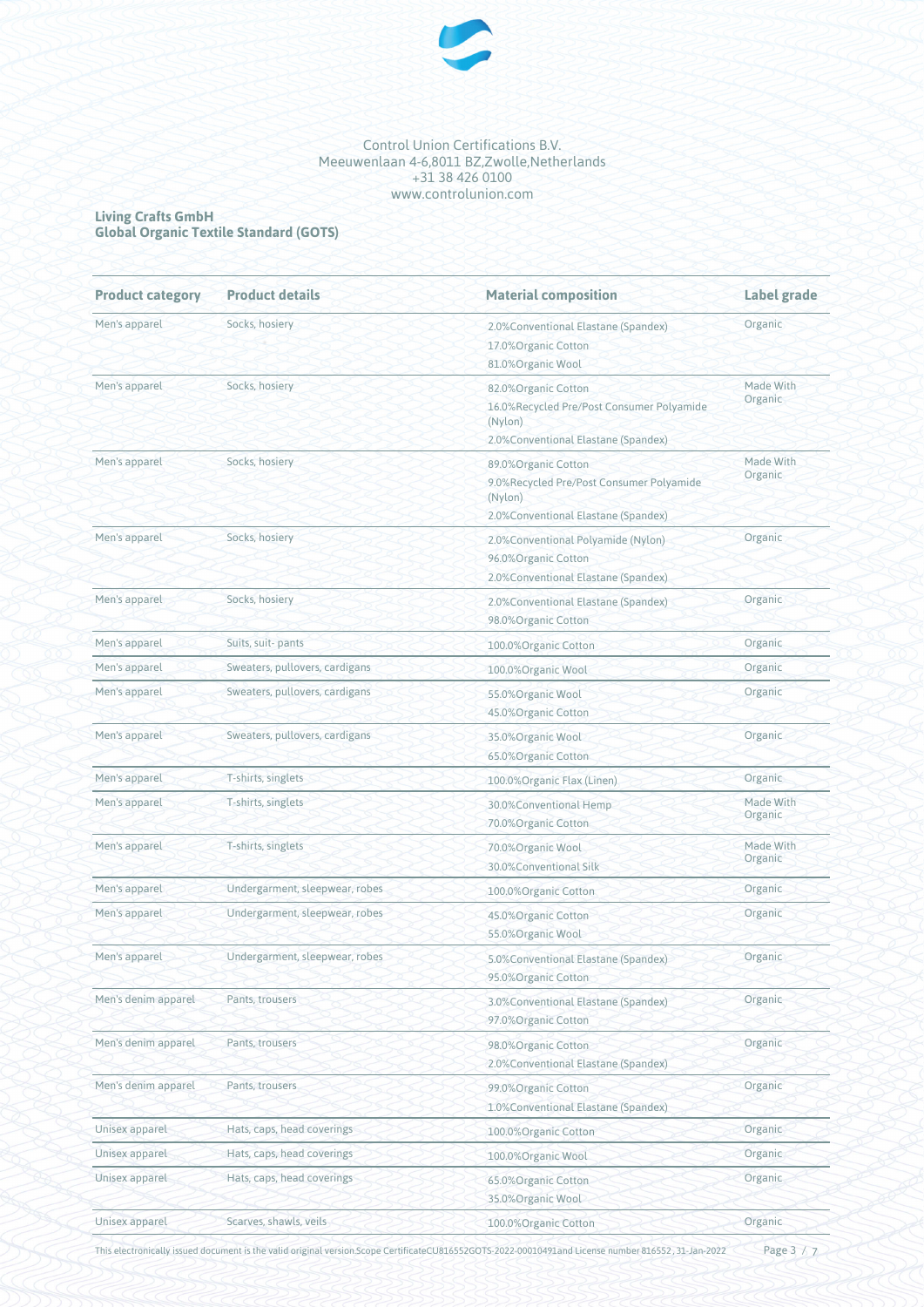

#### **Living Crafts GmbH Global Organic Textile Standard (GOTS)**

| <b>Product category</b> | <b>Product details</b> | <b>Material composition</b>                                                                                         | Label grade          |  |
|-------------------------|------------------------|---------------------------------------------------------------------------------------------------------------------|----------------------|--|
| Unisex apparel          | Scarves, shawls, veils | 100.0%Organic Wool                                                                                                  | Organic              |  |
| Unisex apparel          | Scarves, shawls, veils | 65.0%Organic Cotton<br>35.0%Organic Wool                                                                            | Organic              |  |
| Unisex apparel          | Socks, hosiery         | 93.0% Organic Cotton<br>5.0%Conventional Polyamide (Nylon)<br>2.0% Conventional Elastane (Spandex)                  | Made With<br>Organic |  |
| Unisex apparel          | Socks, hosiery         | 68.0%Organic Wool<br>2.0% Conventional Elastane (Spandex)<br>30.0% Organic Cotton                                   | Organic              |  |
| Unisex apparel          | Socks, hosiery         | 18.0%Recycled Pre/Post Consumer Polyamide<br>(Nylon)<br>80.0%Organic Wool<br>2.0% Conventional Elastane (Spandex)   | Made With<br>Organic |  |
| Unisex apparel          | Socks, hosiery         | 17.0%Organic Cotton<br>81.0%Organic Wool<br>2.0% Conventional Elastane (Spandex)                                    | Organic              |  |
| Unisex apparel          | Socks, hosiery         | 2.0% Conventional Elastane (Spandex)<br>85.0%Organic Cotton<br>13.0%Recycled Pre/Post Consumer Polyamide<br>(Nylon) | Made With<br>Organic |  |
| Unisex apparel          | Socks, hosiery         | 2.0%Recycled Pre/Post Consumer Polyamide<br>(Nylon)<br>1.0%Conventional Elastane (Spandex)<br>97.0%Organic Cotton   | Organic              |  |
| Unisex apparel          | Socks, hosiery         | 98.0% Organic Cotton<br>2.0% Conventional Elastane (Spandex)                                                        | Organic              |  |
| Women's apparel         | Dresses, skirts        | 100.0%Organic Flax (Linen)                                                                                          | Organic              |  |
| Women's apparel         | Dresses, skirts        | 45.0% Organic Cotton<br>55.0%Organic Flax (Linen)                                                                   | Organic              |  |
| Women's apparel         | Dresses, skirts        | 92.0%Organic Cotton<br>8.0% Conventional Elastane (Spandex)                                                         | Made With<br>Organic |  |
| Women's apparel         | Dresses, skirts        | 97.0%Organic Cotton<br>3.0% Conventional Elastane (Spandex)                                                         | Organic              |  |
| Women's apparel         | Pants, trousers        | 100.0%Organic Cotton                                                                                                | Organic              |  |
| Women's apparel         | Pants, trousers        | 96.0%Organic Cotton<br>4.0% Conventional Elastane (Spandex)                                                         | Organic              |  |
| Women's apparel         | Pants, trousers        | 55.0%Organic Flax (Linen)<br>45.0% Organic Cotton                                                                   | Organic              |  |
| Women's apparel         | Pants, trousers        | 30.0%Conventional Wool<br>70.0%Organic Cotton                                                                       | Made With<br>Organic |  |
| Women's apparel         | Pants, trousers        | 92.0%Organic Cotton<br>8.0% Conventional Elastane (Spandex)                                                         | Made With<br>Organic |  |
| Women's apparel         | Pants, trousers        | 6.0% Conventional Elastane (Spandex)<br>94.0%Organic Cotton                                                         | Made With<br>Organic |  |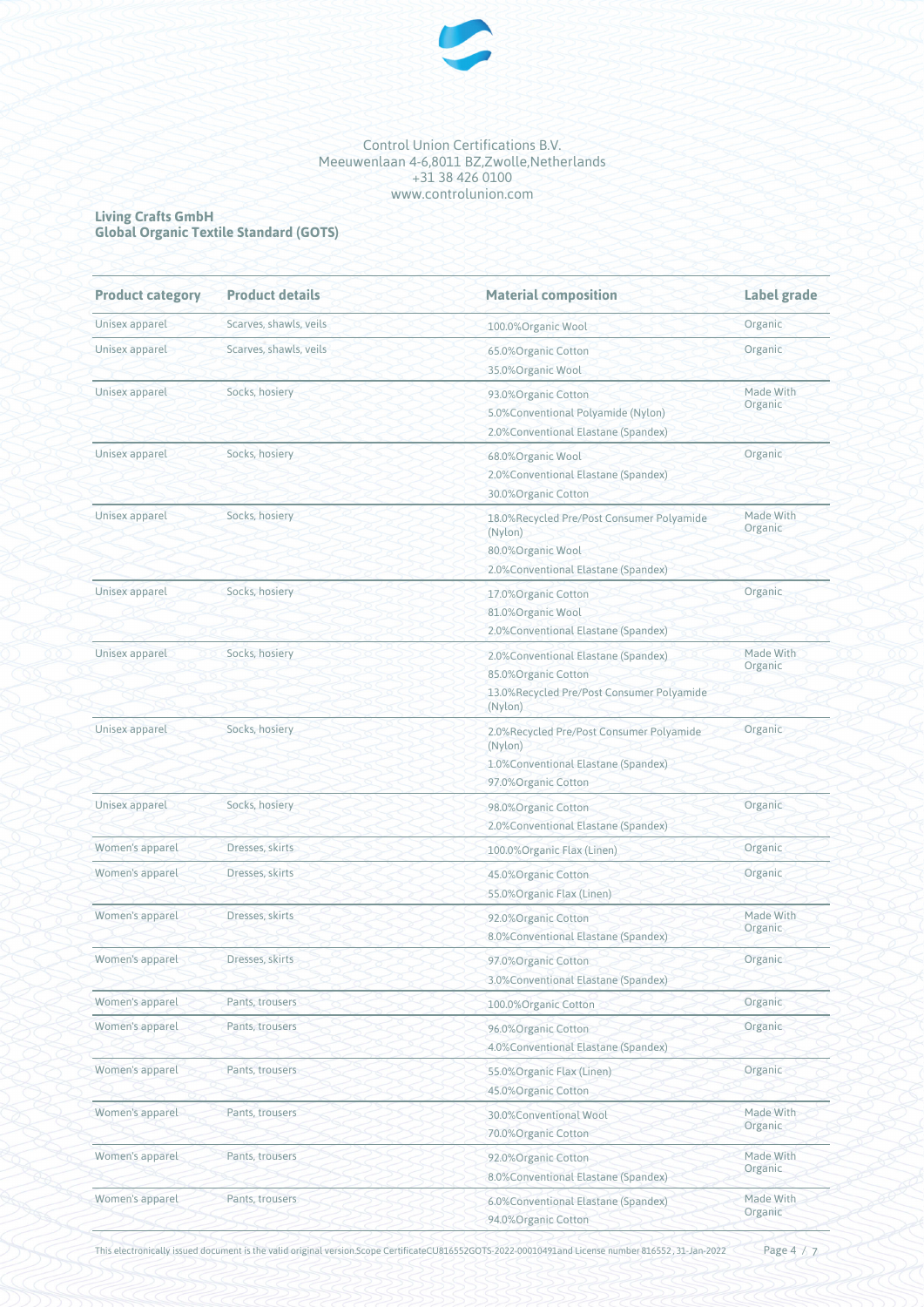

#### **Living Crafts GmbH Global Organic Textile Standard (GOTS)**

| <b>Product category</b> | <b>Product details</b>         | <b>Material composition</b>                                                                       | Label grade          |
|-------------------------|--------------------------------|---------------------------------------------------------------------------------------------------|----------------------|
| Women's apparel         | Pants, trousers                | 5.0%Conventional Elastane (Spandex)<br>95.0%Organic Cotton                                        | Organic              |
| Women's apparel         | Pants, trousers                | 97.0%Organic Cotton<br>3.0% Conventional Elastane (Spandex)                                       | Organic              |
| Women's apparel         | Pants, trousers                | 2.0% Conventional Elastane (Spandex)<br>98.0%Organic Cotton                                       | Organic              |
| Women's apparel         | Shirts, blouses                | 100.0%Organic Cotton                                                                              | Organic              |
| Women's apparel         | Shirts, blouses                | 55.0%Organic Flax (Linen)<br>45.0% Organic Cotton                                                 | Organic              |
| Women's apparel         | Shirts, blouses                | 39.0%Organic Cotton<br>61.0% Organic Flax (Linen)                                                 | Organic              |
| Women's apparel         | Shirts, blouses                | 5.0% Conventional Elastane (Spandex)<br>95.0%Organic Cotton                                       | Organic              |
| Women's apparel         | Socks, hosiery                 | 51.0%Organic Cotton<br>46.0%Organic Wool<br>3.0% Conventional Elastane (Spandex)                  | Organic              |
| Women's apparel         | Socks, hosiery                 | 26.0%Organic Cotton<br>2.0%Conventional Elastane (Spandex)<br>72.0%Organic Wool                   | Organic              |
| Women's apparel         | Socks, hosiery                 | 17.0%Organic Cotton<br>81.0%Organic Wool<br>2.0% Conventional Elastane (Spandex)                  | Organic              |
| Women's apparel         | Socks, hosiery                 | 90.0%Organic Cotton<br>2.0% Conventional Elastane (Spandex)<br>8.0%Conventional Polyamide (Nylon) | Made With<br>Organic |
| Women's apparel         | Socks, hosiery                 | 98.0% Organic Cotton<br>2.0%Conventional Elastane (Spandex)                                       | Organic              |
| Women's apparel         | Sweaters, pullovers, cardigans | 100.0%Organic Cotton                                                                              | Organic              |
| Women's apparel         | Sweaters, pullovers, cardigans | 45.0%Organic Cotton<br>55.0%Organic Wool                                                          | Organic              |
| Women's apparel         | Sweaters, pullovers, cardigans | 35.0% Organic Wool<br>65.0%Organic Cotton                                                         | Organic              |
| Women's apparel         | Sweaters, pullovers, cardigans | 30.0%Conventional Wool<br>70.0% Organic Cotton                                                    | Made With<br>Organic |
| Women's apparel         | T-shirts, singlets             | 100.0%Organic Cotton                                                                              | Organic              |
| Women's apparel         | T-shirts, singlets             | 100.0%Organic Flax (Linen)                                                                        | Organic              |
| Women's apparel         | T-shirts, singlets             | 30.0%Conventional Hemp<br>70.0%Organic Cotton                                                     | Made With<br>Organic |
| Women's apparel         | Undergarment, sleepwear, robes | 100.0%Organic Cotton                                                                              | Organic              |
| Women's apparel         | Undergarment, sleepwear, robes | 55.0%Organic Wool<br>45.0% Organic Cotton                                                         | Organic              |

This electronically issued document is the valid original version.Scope CertificateCU816552GOTS-2022-00010491and License number 816552, 31-Jan-2022 Page 5 / 7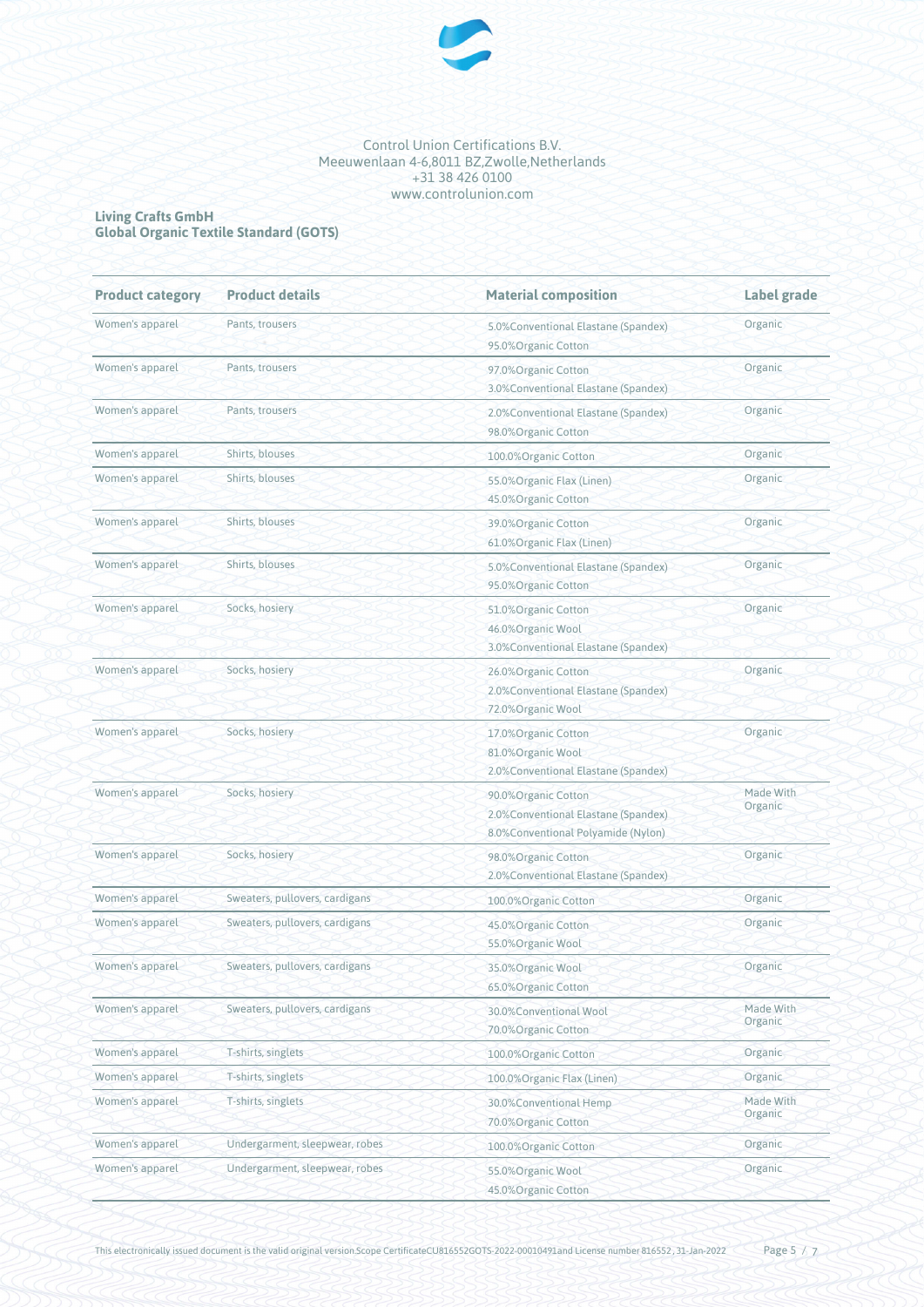

# **Living Crafts GmbH Global Organic Textile Standard (GOTS)**

| <b>Product category</b> | <b>Product details</b>         | <b>Material composition</b>                                            | Label grade          |
|-------------------------|--------------------------------|------------------------------------------------------------------------|----------------------|
| Women's apparel         | Undergarment, sleepwear, robes | 70.0%Organic Wool<br>30.0%Conventional Silk                            | Made With<br>Organic |
| Women's apparel         | Undergarment, sleepwear, robes | 92.0%Organic Cotton<br>8.0% Conventional Elastane (Spandex)            | Made With<br>Organic |
| Women's apparel         | Undergarment, sleepwear, robes | 95.0%Organic Cotton<br>5.0% Conventional Elastane (Spandex)            | Organic              |
| Women's denim apparel   | Pants, trousers                | Organic<br>98.0%Organic Cotton<br>2.0% Conventional Elastane (Spandex) |                      |
| Women's denim apparel   | Pants, trousers                | 99.0% Organic Cotton<br>1.0%Conventional Elastane (Spandex)            | Organic              |
| Worn accessories        | <b>Belts</b>                   | 100.0%Organic Cotton                                                   | Organic              |

Place and date of issue:



2022-01-31,Zwolle

Name of authorised person:

On behalf of the Managing Director Anna-Maria Wittmann|Certifier

Stamp of the issuing body



Logo of the accreditation body



Standard's logo